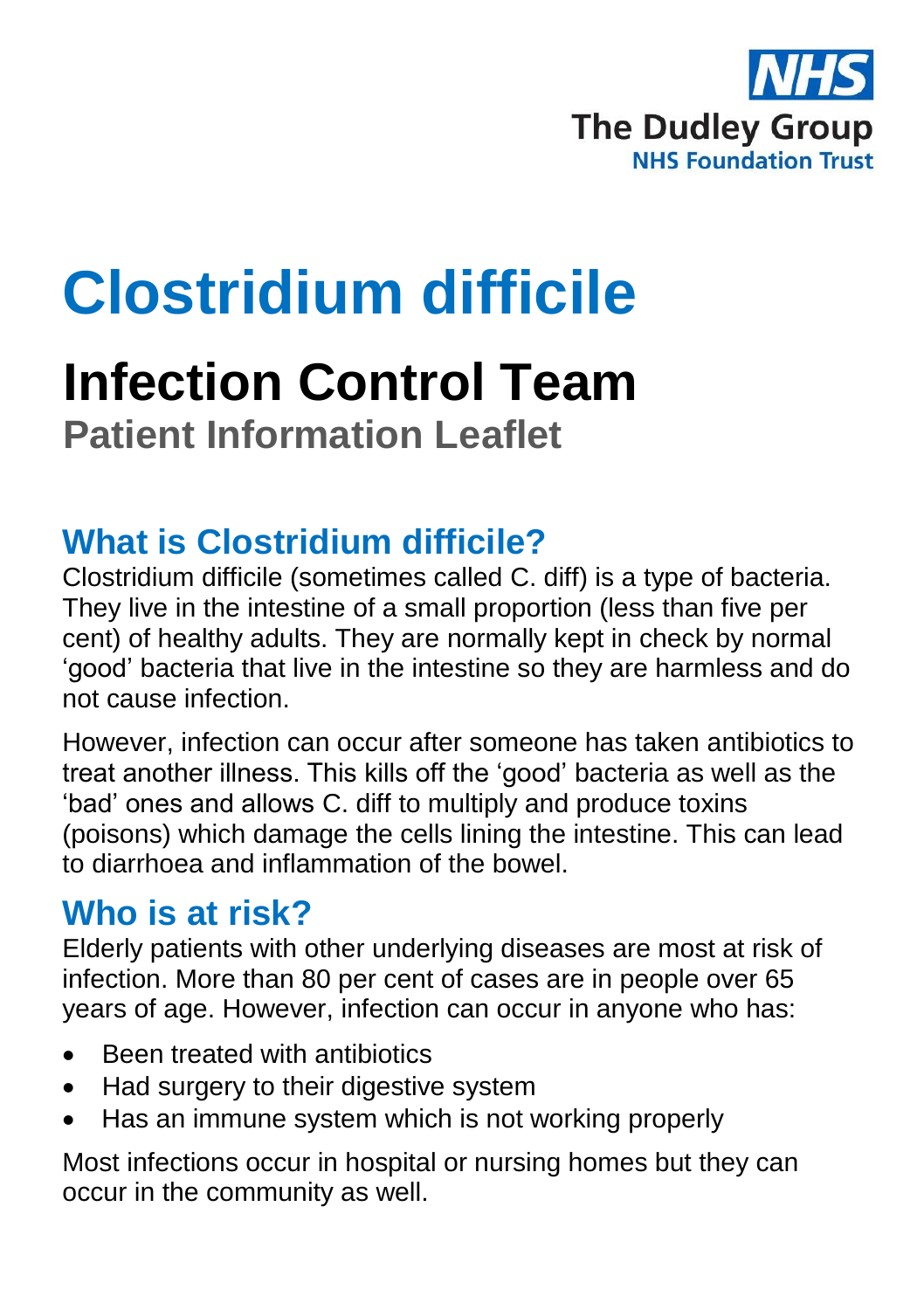# **How do C. diff bacteria spread?**

C. diff bacteria come out in stools in the form of spores. A patient with C. diff excretes large numbers of spores which can live in the environment for a long time. These spores contaminate the surfaces and equipment surrounding patients such as lockers, commodes and bedpans.

These areas can be a source of infection for other patients, if they touch these surfaces and then touch their nose or mouth. The risk of infection increases when patients have diarrhoea and bathrooms and toilets are shared.

C. diff bacteria can be spread from one person to another by poor hand hygiene (not enough hand washing).

# **What are the symptoms of a C. diff infection?**

Some people can be carriers of the bacteria and have no symptoms. However, C. diff can cause diarrhoea, ranging from mild to severe illness. Other symptoms include:

- Stomach cramps
- Fever
- Nausea
- Loss of appetite

# **How do I know if I have a C. diff infection***?*

A sample of diarrhoea is sent to the hospital laboratory where the diagnosis can be confirmed.

## **Are there any complications?**

In severe cases, patients can suffer ulceration and bleeding from the colon (colitis). At worst, the intestine may tear leading to peritonitis. This is an infection of the tissue layer that lines the inside of the abdomen.

## **What is the treatment?**

Some patients only develop a mild illness and if they stop taking their antibiotics, the diarrhoea stops. However, it may be necessary for your doctor to prescribe specific antibiotics that can treat the C. diff bacteria.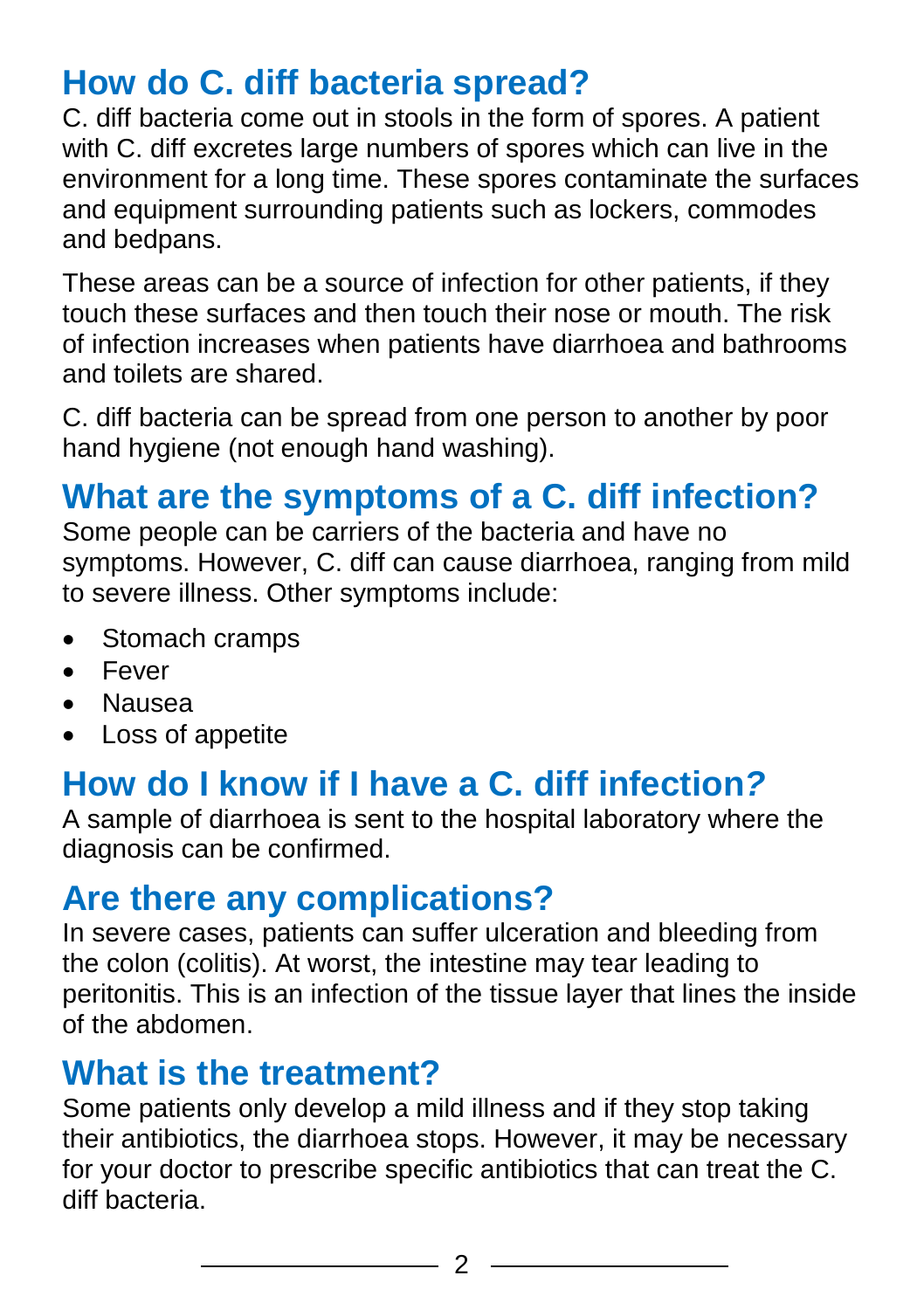Diarrhoea can lead to dehydration so replacing fluid either by mouth or intravenous (into a vein) drip is important. The medical team will ensure that you are receiving enough fluid.

# **How will C. diff infection affect my care?**

To prevent the infection spreading to other patients, you will be moved to a side room until your diarrhoea settles. Staff will wear gloves and aprons to look after you.

Hand washing is an important measure in controlling the spread of C. diff. Staff should always wash their hands after physical contact with a patient as alcohol gel does not kill C. diff spores. The cleaners will use a bleach solution in your room to reduce contamination of the surrounding environment with spores.

# **Will my treatment be delayed?**

Your treatment will continue, with staff taking the correct precautions. Non-urgent investigations may be delayed, if you are experiencing severe diarrhoea.

# **Can I have visitors?**

Visitors who are healthy have very little risk of getting a C. diff infection. It is important that all visitors wash their hands as they come and go. Your visitors do not need to wear gloves and aprons unless they are helping with your personal care.

Visitors who are unwell, for example, taking antibiotics or upset tummy, should stay away until they are better. If you are in doubt, discuss this with the nurse looking after you.

## **Can my washing be sent home?**

It is strongly advised that you wear hospital nightwear while you have diarrhoea. This will prevent your relatives having to carry infected laundry home. However, if this is not possible, please discuss this with the nursing staff.

## **How long will I be infectious?**

Once you have been free from diarrhoea for 48 hours you are no longer infectious.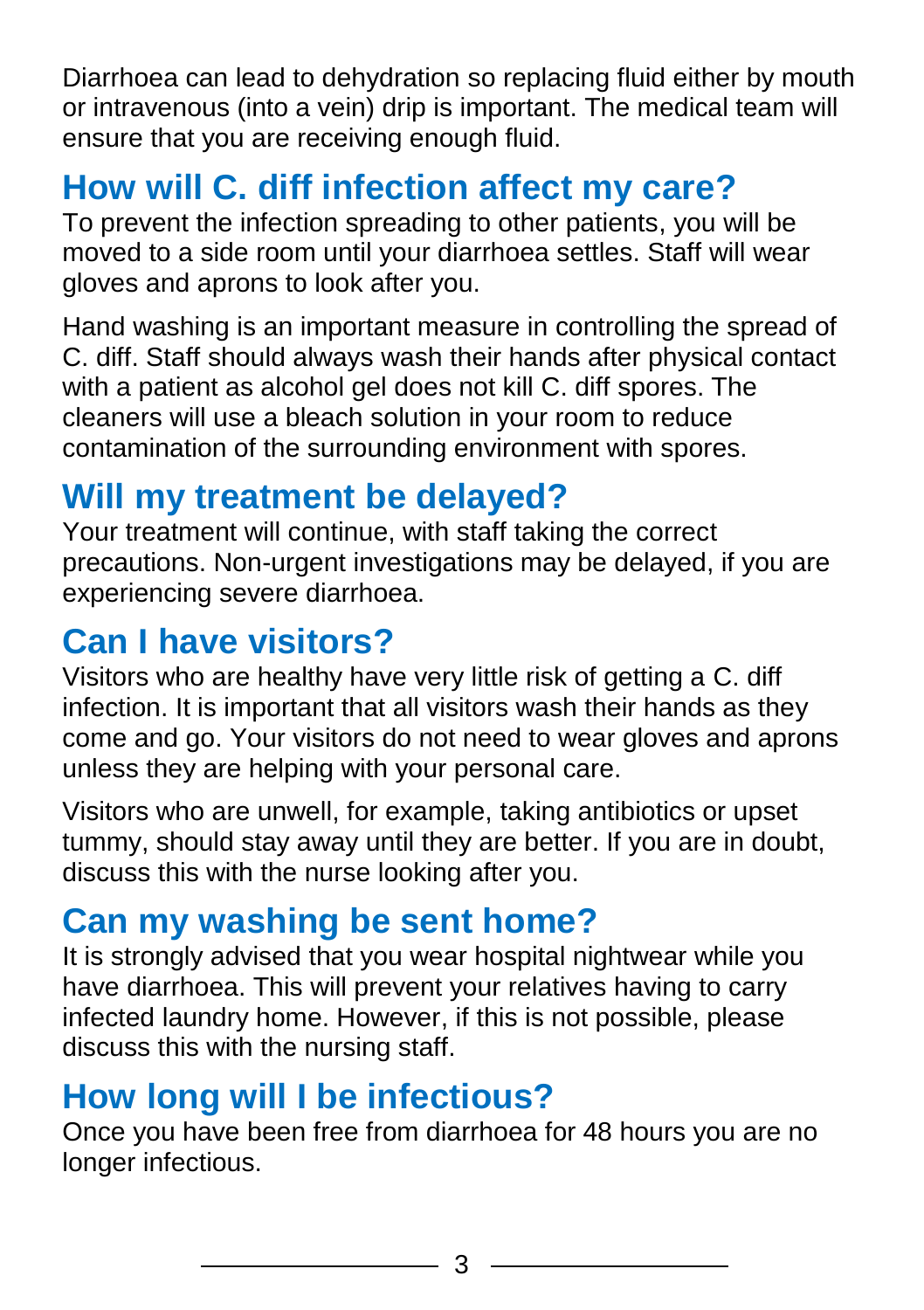# **Can I go home?**

Providing you feel well enough, there is no reason why you cannot return home. Your medical team must be satisfied that you are fit for discharge. If you are being discharged to a nursing or residential home, you must have no diarrhoea for 48 hours before discharge.

## **Do I need any special care once I am at home?**

If you have had C. diff in hospital, you do not need any special care once you return home although it is a good idea to wash your hands regularly and keep your environment clean. The symptoms of diarrhoea should have gone and your bowels should have started working normally.

# **Can C. diff come back?**

Some patients (20 to 30 per cent) may suffer from further episodes of diarrhoea. Please contact your GP if you develop diarrhoea after discharge from hospital, as you may need further courses of antibiotic treatment.

## **I am worried – who can I talk to?**

If you want to discuss C. diff further, you can talk to:

- Your medical team
- The Infection Control Team on 01384 244174 (9am to 5pm, Monday to Friday)

# **Where do I find more information?**

You can obtain further information from:

Public Health England at [https://www.gov.uk/government/collections/clostridium-difficile](https://www.gov.uk/government/collections/clostridium-difficile-guidance-data-and-analysis)[guidance-data-and-analysis](https://www.gov.uk/government/collections/clostridium-difficile-guidance-data-and-analysis)

Department of Health at <https://www.gov.uk/government/organisations/department-of-health>